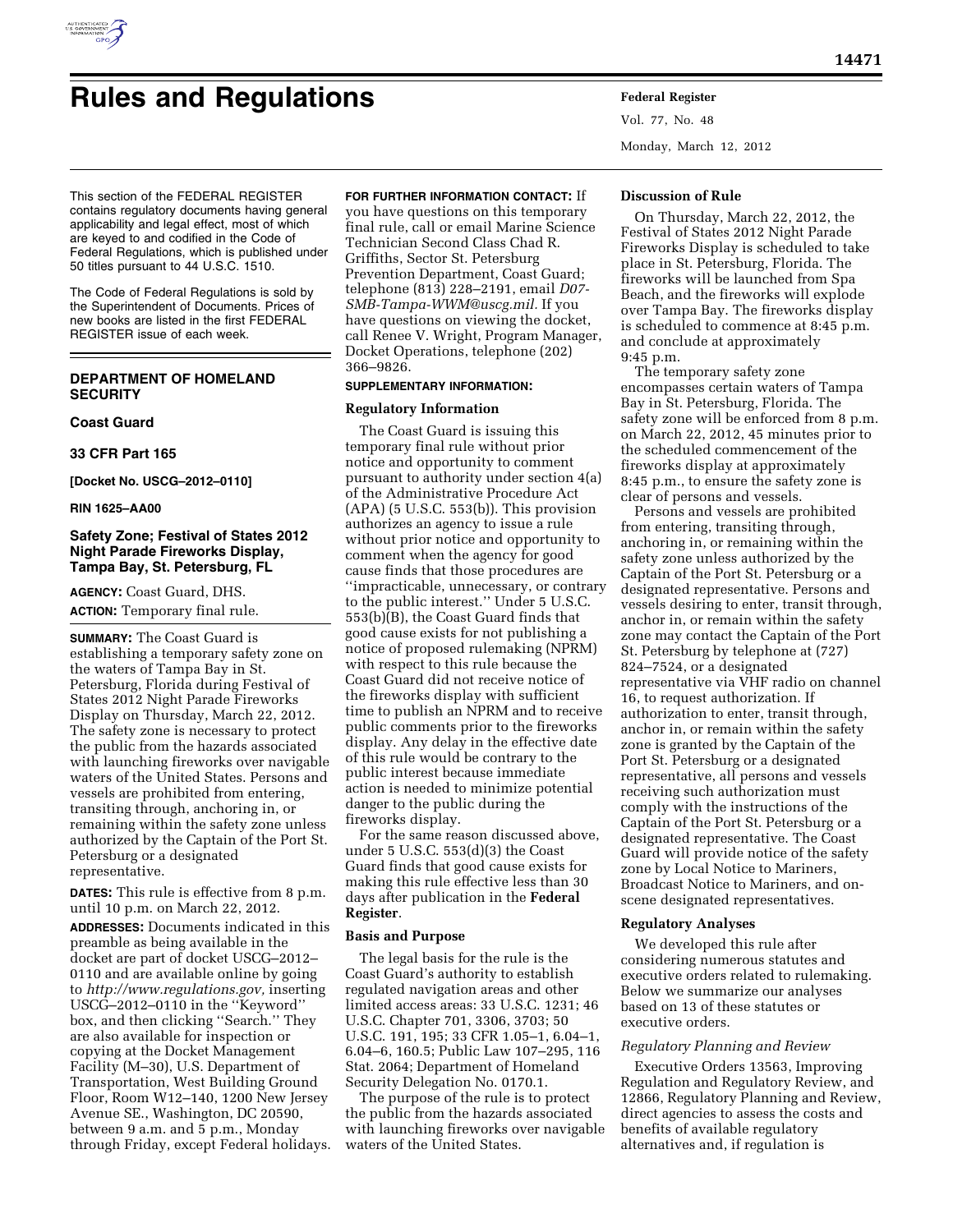necessary, to select regulatory approaches that maximize net benefits (including potential economic, environmental, public health and safety effects, distributive impacts, and equity). Executive Order 13563 emphasizes the importance of quantifying both costs and benefits, of reducing costs, of harmonizing rules, and of promoting flexibility. This rule has not been designated a significant regulatory action under section 3(f) of Executive Order 12866. Accordingly, the Office of Management and Budget has not reviewed this regulation under Executive Order 12866.

The economic impact of this rule is not significant for the following reasons: (1) The safety zone will be enforced for only two hours; (2) vessel traffic in the area will be minimal during the enforcement period; (3) although persons and vessels will not be able to enter, transit through, anchor in, or remain within the safety zone without authorization from the Captain of the Port St. Petersburg or a designated representative, they may operate in the surrounding area during the enforcement period; (4) persons and vessels may still enter, transit through, anchor in, or remain within the safety zone if authorized by the Captain of the Port St. Petersburg or a designated representative; and (5) the Coast Guard will provide advance notification of the safety zone to the local maritime community by Local Notice to Mariners and Broadcast Notice to Mariners.

#### *Small Entities*

Under the Regulatory Flexibility Act (5 U.S.C. 601–612), we have considered whether this rule would have a significant economic impact on a substantial number of small entities. The term ''small entities'' comprises small businesses, not-for-profit organizations that are independently owned and operated and are not dominant in their fields, and governmental jurisdictions with populations of less than 50,000.

The Coast Guard certifies under 5 U.S.C. 605(b) that this rule will not have a significant economic impact on a substantial number of small entities. This rule may affect the following entities, some of which may be small entities: The owners or operators of vessels intending to enter, transit through, anchor in, or remain within that portion of Tampa Bay encompassed within the safety zone from 8 p.m. until 10 p.m. on March 22, 2012. For the reasons discussed in the Regulatory Planning and Review section above, this rule will not have a significant

economic impact on a substantial number of small entities.

#### *Assistance for Small Entities*

Under section 213(a) of the Small Business Regulatory Enforcement Fairness Act of 1996 (Pub. L. 104–121), we offer to assist small entities in understanding the rule so that they can better evaluate its effects on them and participate in the rulemaking process.

Small businesses may send comments on the actions of Federal employees who enforce, or otherwise determine compliance with, Federal regulations to the Small Business and Agriculture Regulatory Enforcement Ombudsman and the Regional Small Business Regulatory Fairness Boards. The Ombudsman evaluates these actions annually and rates each agency's responsiveness to small business. If you wish to comment on actions by employees of the Coast Guard, call 1–888–REG–FAIR (1–888–734–3247). The Coast Guard will not retaliate against small entities that question or complain about this rule or any policy or action of the Coast Guard.

#### *Collection of Information*

This rule calls for no new collection of information under the Paperwork Reduction Act of 1995 (44 U.S.C. 3501– 3520).

## *Federalism*

A rule has implications for federalism under Executive Order 13132, Federalism, if it has a substantial direct effect on State or local governments and would either preempt State law or impose a substantial direct cost of compliance on them. We have analyzed this rule under that Order and have determined that it does not have implications for federalism.

## *Unfunded Mandates Reform Act*

The Unfunded Mandates Reform Act of 1995 (2 U.S.C. 1531–1538) requires Federal agencies to assess the effects of their discretionary regulatory actions. In particular, the Act addresses actions that may result in the expenditure by a State, local, or Tribal government, in the aggregate, or by the private sector of \$100,000,000 or more in any one year. Though this rule will not result in such an expenditure, we do discuss the effects of this rule elsewhere in this preamble.

## *Taking of Private Property*

This rule will not effect a taking of private property or otherwise have taking implications under Executive Order 12630, Governmental Actions and Interference with Constitutionally Protected Property Rights.

#### *Civil Justice Reform*

This rule meets applicable standards in sections 3(a) and 3(b)(2) of Executive Order 12988, Civil Justice Reform, to minimize litigation, eliminate ambiguity, and reduce burden.

## *Protection of Children*

We have analyzed this rule under Executive Order 13045, Protection of Children from Environmental Health Risks and Safety Risks. This rule is not an economically significant rule and does not create an environmental risk to health or risk to safety that may disproportionately affect children.

## *Indian Tribal Governments*

This rule does not have Tribal implications under Executive Order 13175, Consultation and Coordination with Indian Tribal Governments, because it does not have a substantial direct effect on one or more Indian Tribes, on the relationship between the Federal Government and Indian Tribes, or on the distribution of power and responsibilities between the Federal Government and Indian Tribes.

## *Energy Effects*

We have analyzed this rule under Executive Order 13211, Actions Concerning Regulations That Significantly Affect Energy Supply, Distribution, or Use. We have determined that it is not a ''significant energy action'' under that order because it is not a ''significant regulatory action'' under Executive Order 12866 and is not likely to have a significant adverse effect on the supply, distribution, or use of energy. The Administrator of the Office of Information and Regulatory Affairs has not designated it as a significant energy action. Therefore, it does not require a Statement of Energy Effects under Executive Order 13211.

#### *Technical Standards*

The National Technology Transfer and Advancement Act (NTTAA) (15 U.S.C. 272 note) directs agencies to use voluntary consensus standards in their regulatory activities unless the agency provides Congress, through the Office of Management and Budget, with an explanation of why using these standards would be inconsistent with applicable law or otherwise impractical. Voluntary consensus standards are technical standards (e.g., specifications of materials, performance, design, or operation; test methods; sampling procedures; and related management systems practices) that are developed or